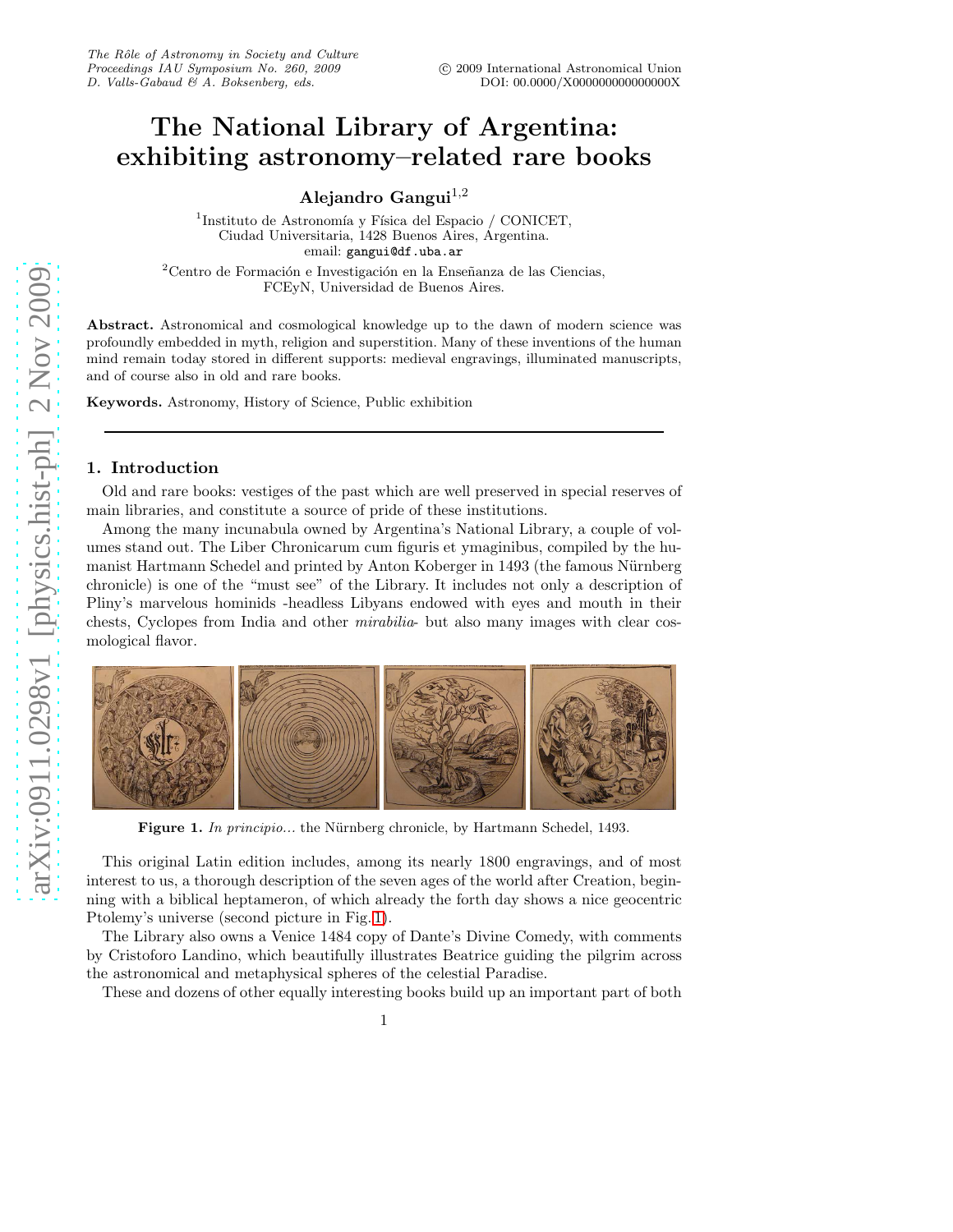

Figure 2. Dante's Divine Comedy (Venice, 1484) with comments by Cristoforo Landino. *To the right hand I turned, and fixed my mind/ Upon the other pole, and saw four stars/ Ne'er seen before save by the primal people./ Rejoicing in their flamelets seemed the heaven./ O thou septentrional and widowed site,/ Because thou art deprived of seeing these!* (Purgatorio I, 22-27, translation by H.W.Longfellow). "*Quatro stelle...*": is he making reference to the Southern Cross? (Gangui 2008).

literary and pre-scientific culture. However, only a handful of persons (mainly researchers) have access to them. Just as we all know that the feeling of seeing Mars in pictures cannot be compared to the experience of actually seeing it through a telescope, in the case of old books, the project of exhibiting them is much more rewarding than just looking at them through the internet. Partly because of this, we are organizing an exhibition of rare books with astronomical flavor in years 2009 – 2010.



Figure 3. Egnatio Danti's Trattato dell'astrolabio (1569), Voello's De horologiis (1608), Iacobus Valderus' Sphaera (1536), Clavius' commentary of Sacro Bosco's Sphaera (1585).

Many other old or rare books are also included in our list: Iacobus Valderus' Sphaera (1536), Egnatio Danti's Trattato dell'astrolabio (1569), Clavius' commentary of Sacro Bosco's Sphaera (1585), Joanne Voello's De horologiis (1608), Henrico Hofmanno's De octantis (1612), Blaev's Theatrum orbis terrarium (1640), and a long etcetera. Some of these books were presumably brought to the River Plate by the Catholic religious order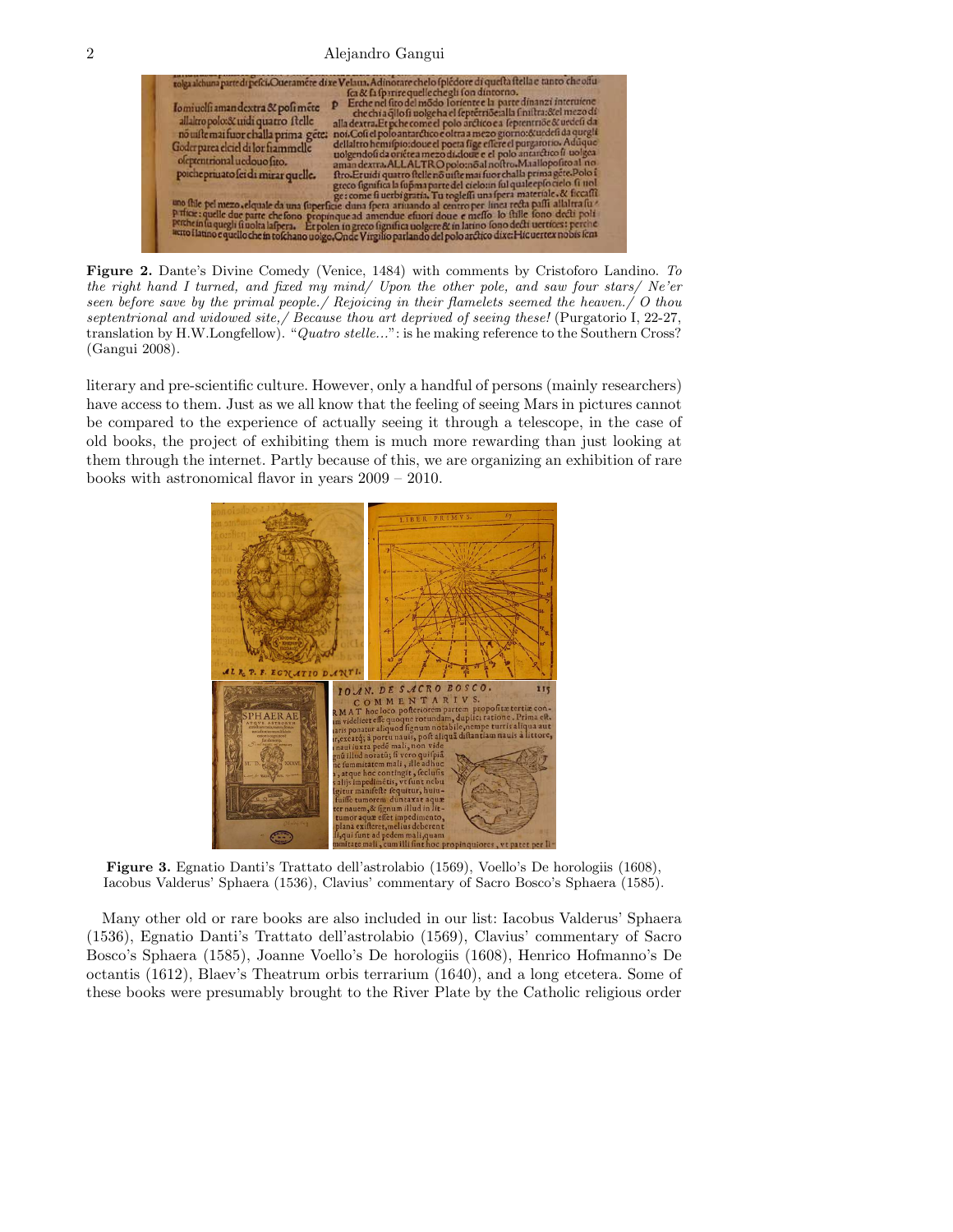of the Jesuits during the XVIII century. Hence, these books allow us to reconstruct the kind of science imparted in our country at that time.

Among these books, German Jesuit Athanasius Kircher's thick and numerous volumes, with their gorgeous engravings illustrating all possible areas of knowledge, naturally attract the attention: his Musurgia universalis (1654) depicts cosmic harmony as musical sounds emanating from an organ played by God; his Ars Magna Lucis et Umbrae (1671) shows the analogy between micro and macro cosmos, with man placed both at the center of the universe and of the zodiacal signs (Fig. [4\)](#page-2-0).



Figure 4. Athanasius Kircher's Musurgia universalis, 1654 (left) and a couple of images from Ars Magna Lucis et Umbrae, 1671 (depicting Eratosthenes' method to measure the circumference of the earth -image in the middle- and the micro and macro cosmos connection in a sort of Vitruvian man representation, on the right).

<span id="page-2-0"></span>In Kircher's Mundus subterraneus (1678) the frontispiece shows a lady (the allegory of Astronomy) inspecting a celestial globe and taking notes with a plume d'oiseau, while another feminine character looks through a telescope. Inside the book we find a sketch of the Moon as an aqueous body, with spots, mountains and sources, as well as other rough earthy textures scattered on its visible face, and another of the Sun, divided in different regions, including an equatorial torrid zone, quite similar to the one of the Earth at the time, and covered with drawings of smoke and fires as sources of Sun spots.



Figure 5. Kircher's Mundus subterraneus (1678). Frontispiece and two sketches: of the Moon (middle) and of the Sun (right).

Finally, father Gaspare Schotto's Iter exstaticum Kircherianum, of 1671, shows in its very frontispiece a peculiar engraving of Kircher himself (as Theodidactus, the disciple of God) when, guided by angel Cosmiel, he travels across the universe, in a clear parallel to Dante's voyage following his donna-angelo. The universe depicted is neither Ptolemaic